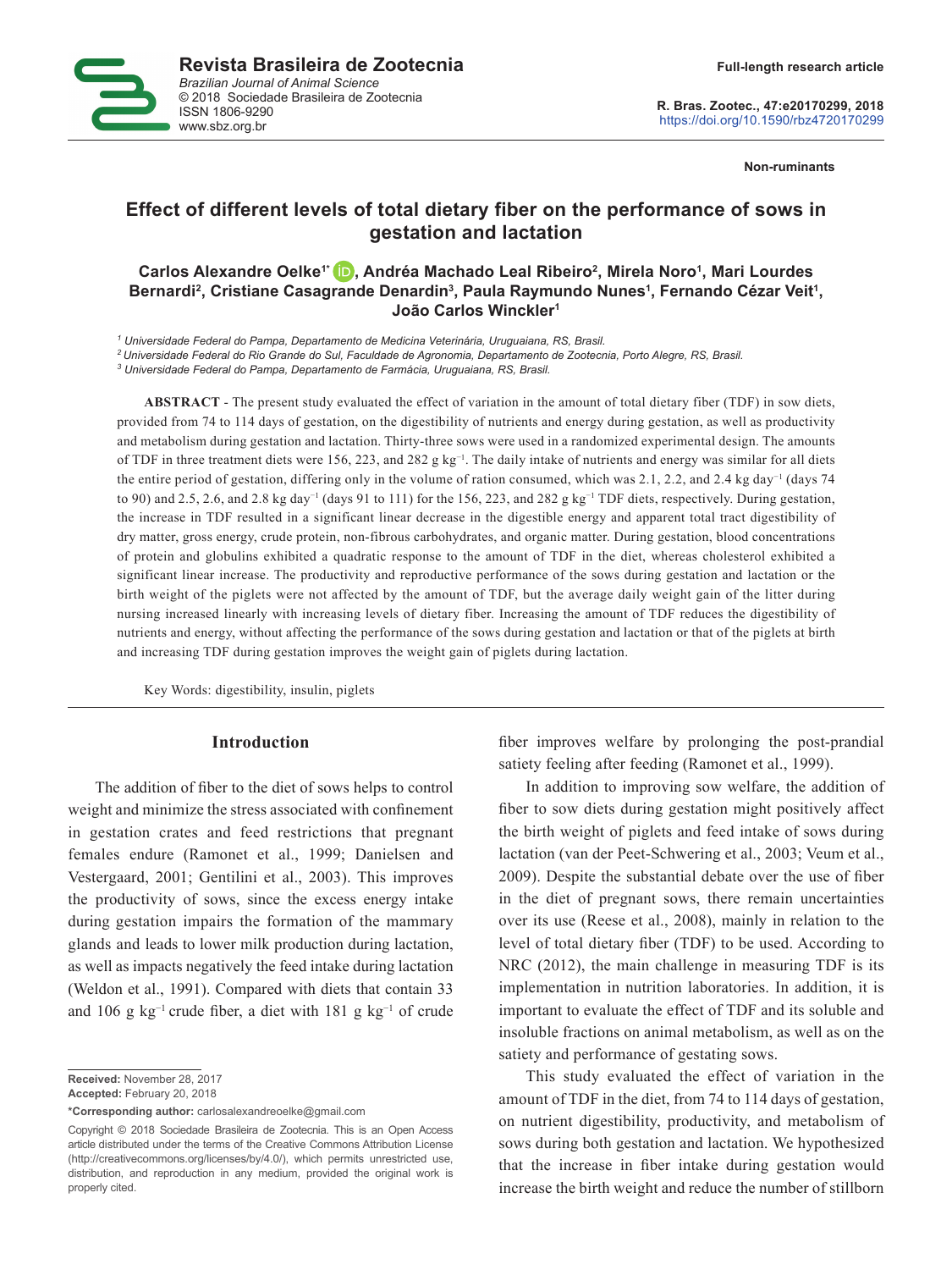piglets. Furthermore, the use of dietary fiber during gestation may increase the voluntary feed intake of sows during lactation, thus improving the weight gain of piglets during nursing.

# **Material and Methods**

Research on animals was conducted according to the institutional committee on animal use (case number 006/20014). The present study was conducted in Itaqui, Rio Grande do Sul – Brazil (Latitude: 29º07'31" South, Longitude: 56º33'11" West). Thirty-three sows (commercial breeders Fertilis 20 from Généticporc company), weighing 232.1 $\pm$ 23.4 kg on average (mean  $\pm$  residual standard deviation) at 74 days of gestation, were used in a completely randomized experimental design, with 11 replicates per treatment. The deliveries occurred, on average, after 115 days of gestation. Litters from each sow were standardized up to 24 h after birth to an average of  $11.3 \pm 1.3$  piglets, with an average weight of  $1.4\pm0.1$  kg, and standardizations were performed using animals of the same treatment. During the gestation period, the environmental temperature ranged between  $17.5\pm2.7$  °C and  $24.8\pm3.4$  °C, and during lactation, it ranged between  $18.5 \pm 2.7$  °C and  $23.1 \pm 2.9$  °C. The sows were transferred from the gestation room to the maternity room after 107 days of gestation. All sows received the same diet up to 73 days of gestation, with 13.2 MJ kg−1 of digestible energy (DE), 148 g kg−1 of crude protein (CP), 52 g kg<sup>-1</sup> of ash, and 43 g kg<sup>-1</sup> of crude fiber (CF). Rations were given in one meal per day at 08.00 h in the following quantities: 2 kg day<sup>-1</sup> from 0 to 7 days and 2.4 kg day−1 from 8 to 73 days of gestation.

From 74 to 114 days of gestation, sows were subjected to one of the dietary treatments (Table 1). Rations were given in one meal per day at 08.00 h. Diets during gestation were formulated to meet the minimum requirements of daily intake of digestible amino acids, total nitrogen, and energy suggested by NRC (2012). The daily ration intake (Table 1) was adjusted based on the amounts of energy and lysine in the diets, so that sows would consume the same quantity of nutrients per day. To increase the amount of fiber in the diet, rice grain and soybean meal were partially substituted for defatted rice bran (DRB) and soybean hulls (SH). Lactation diet was also formulated in accordance with NRC (2012). In this phase, ration leftovers were collected to determine feed intake of individual sows. Piglets did not receive any supplementary food during the entire lactation period. Water was available *ad libitum* for sows and piglets throughout the experimental period.

The chemical composition of the diets was determined using the techniques described by AOAC (1990), except fiber (total, insoluble, and soluble), which was determined according to the enzymatic method described by Lee et al. (1992) using the enzymes alpha-amylase**,** glucoamylase, and protease, at 240 KNU-T/g, 300 AGU/mL, and 2.4 AU-A/g, respectively.

From 74 days of gestation, 0.35% of the indicator chromium oxide  $(Cr_2O_3)$  was included in all the diets, and a partial collection of feces was performed daily from 82 to 87 days of gestation. Feces were analyzed to measure the levels of chromium oxide, ash, CP, ether extract (EE), neutral detergent fiber (NDF), gross energy (GE), and dry matter (DM). To determine the apparent total

Table 1 - Ingredients, chemical composition, and daily intake of gestation and lactation diets of sows

| Item                                        |                          | Total dietary fiber<br>level $(g \ kg^{-1})^1$ |                          | Lactation                |
|---------------------------------------------|--------------------------|------------------------------------------------|--------------------------|--------------------------|
|                                             | 156                      | 223                                            | 282                      |                          |
| Ingredient $(g \ kg^{-1})$                  |                          |                                                |                          |                          |
| Defatted rice bran                          | 320                      | 348                                            | 376                      | 100                      |
| Rice grain                                  | 570                      | 442                                            | 314                      | 611                      |
| Blood and bone meal                         | 40                       | 40                                             | 40                       | 45                       |
| Soybean meal                                | 42                       | 21                                             | $\overline{\phantom{0}}$ | 216                      |
| Soybean hulls                               | $\overline{\phantom{a}}$ | 122                                            | 244                      | $\overline{\phantom{a}}$ |
| Limestone                                   | 12.9                     | 11.7                                           | 10.5                     | 5.1                      |
| Salt                                        | 2.2                      | 2.3                                            | 2.4                      | 3.55                     |
| Rice oil                                    | 10                       | 10                                             | 10                       | 15                       |
| Vitamin and mineral premix <sup>2</sup>     | 2.74                     | 2.74                                           | 2.74                     | 3.61                     |
| Copper sulfate                              | 0.24                     | 0.24                                           | 0.24                     | 0.2                      |
| Analyzed composition $(g \ kg^{-1})^3$      |                          |                                                |                          |                          |
| Crude protein                               | 156                      | 139                                            | 129                      | 202                      |
| Ashes                                       | 66                       | 81                                             | 96                       | 63                       |
| Ether extract                               | 12.8                     | 20.6                                           | 22.8                     | 7.6                      |
| Crude fiber                                 | 33                       | 70                                             | 101                      | 21                       |
| Neutral detergent fiber                     | 135                      | 196                                            | 261                      |                          |
| Acid detergent fiber                        | 40                       | 102                                            | 118                      |                          |
| Non-fibrous carbohydrates <sup>4</sup>      | 631                      | 563                                            | 492                      |                          |
| Insoluble food fiber                        | 106                      | 169                                            | 207                      |                          |
| Soluble food fiber                          | 50                       | 54                                             | 75                       |                          |
| Total dietary fiber                         | 156                      | 223                                            | 282                      |                          |
| Dry matter                                  | 862                      | 883                                            | 877                      | 848                      |
| Gross energy ( $MJ kg^{-1}$ )               | 14.36                    | 15.06                                          | 15.47                    | 16.27                    |
| Digestible energy ( $MJ$ kg <sup>-1</sup> ) | 12.54                    | 12.24                                          | 11.92                    | 14.4                     |
| Daily ration intake (kg)                    |                          |                                                |                          |                          |
| 74 to 90 days of gestation                  | 2.10                     | 2.21                                           | 2.40                     |                          |
| 91 to 111 days of gestation                 | 2.47                     | 2.65                                           | 2.85                     |                          |
| 112 days of gestation                       | 1.70                     | 1.82                                           | 1.96                     |                          |
| 113 days of gestation                       | 1.00                     | 1.07                                           | 1.15                     |                          |
| Day of birth                                | 0.500                    | 0.540                                          | 0.580                    |                          |
| Lactation period                            |                          | ÷                                              | -                        | No restriction           |

<sup>1</sup> Amounts of total dietary fiber level in gestation diets.

<sup>2</sup> Guaranteed levels: vitamin A, 4,750,000 IU/kg; vitamin D3, 950,000 IU/kg; vitamin E, 17,500 IU/kg; vitamin K3, 550 mg/kg; vitamin B1, 1,000 mg/kg; vitamin B2, 3,188 mg/kg; vitamin B6, 1,590.50 mg/kg; vitamin B12, 9,000 mcg/kg; niacin, 14,068 mg/kg; pantothenic acid, 8500 mg/kg; folic acid, 700 mg/kg; biotin, 300 mg/kg; choline chloride, 104.14 g/kg; B.H.T, 250 mg/kg; calcium, 60 g/kg; manganese, 45 g/kg; zinc, 170 g/kg; iron, 80 g/kg; copper, 12 g/kg; iodine, 750 mg/kg; selenium, 300 mg/kg. 3 As fed.

<sup>4</sup> Calculated as per Weiss (1999).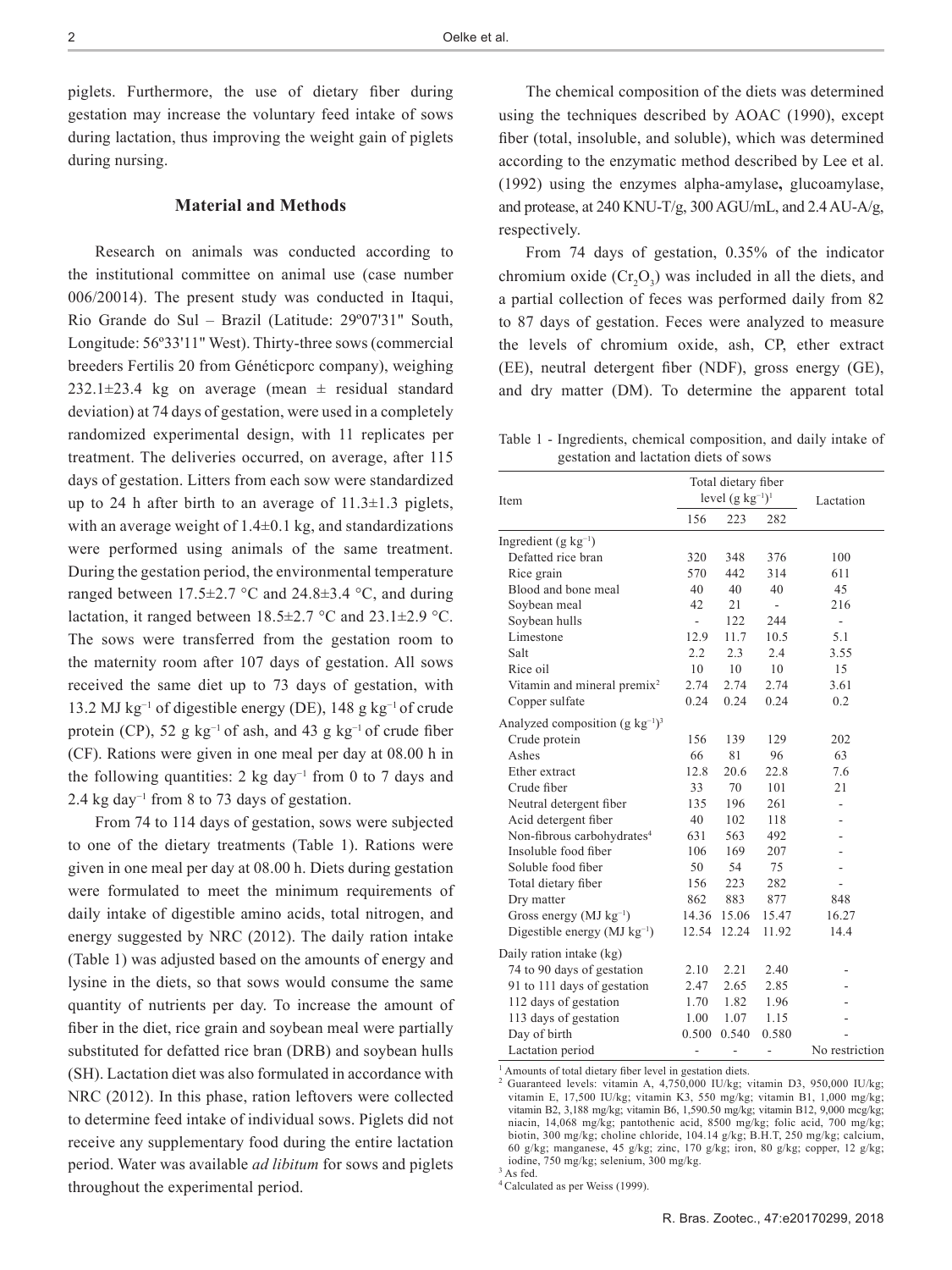tract digestibility (ATTD) of the nutrients, the following equation, described by Sun et al. (2014), was used: ATTD  $(%) = 100 - {100 \times [(% of the indicator in the diet)/% of the$ indicator in the feces)  $\times$  (% of the nutrient in the feces/% of the nutrient in the diet)]}.

To determine the level of non-fibrous carbohydrates (NFC) in feed and feces, the following equation described by Weiss (1999) was used: NFC (%) =  $100 - CP$  (%) – EE (%) − NDF **(**%) − Ash (%). The GE of feed and feces was determined with a bomb calorimeter. The DE of the feed, during gestation and lactation, was determined using a software that calculated the digestible fraction from the GE and the nutrients contained in the diets (EvaPig, 2014).

Sows were weighed at 107 days of gestation and at days 4, 11, 18, and 25 of lactation. The number and weight of all piglets was assessed at birth including live-born, stillborn, and mummified fetuses. Following standardization, the average daily weight gain (ADWG) of piglets and litters was calculated for the four periods. The total number of births is the sum of live-born, stillborn, and mummified piglets. The regression equation described by Noblet and Etienne (1989) was used to estimate milk production, based on the weight gain of the litter: milk production (g/day)  $= 2.50 \times$  daily weight gain of the litter (g/day) + 80.2  $\times$ litter weight after initial standardization  $(kg) + 7$ . Milk production was estimated over four periods: from the day of standardization of the litter to day 4, days 5 to 11, days 12 to 18, and days 19 to 25. The piglets were weaned at 25 days of age.

To determine the interval between weaning and estrus manifestation, a boar was introduced into the pen containing the sows every morning and afternoon. Females that showed a positive behavior of tolerance to the backpressure test, performed by a person in the presence of the boar, were considered to be in estrus.

Blood was collected at 105 and 112 days of gestation and at 4, 11, 18, and 25 days of lactation. Collections were always performed in the afternoon, starting at 14.00 h, using jugular venipuncture with a  $100 \times 10$  mm needle. Samples were collected using 50-mL Falcon tubes and a 4-mL tube of sodium fluoride to prevent glucose degradation. After collection, the blood samples were kept cool using a thermal box, and after 2 h, the samples were centrifuged for 15 min at 3,000 rotations per minute. After centrifugation, 13.5-mL aliquots of serum were divided among 1.5-mL microcentrifuge tubes using an automatic pipette. Concentrations of the following metabolites or hormones were measured: non-esterified fatty acids (NEFA), insulin, glucose, leptin, cholesterol, total protein, urea, and albumin. Samples were assayed for leptin and insulin levels immediately. Blood samples were frozen before measuring all the other variables.

The level of serum leptin was determined using an ELISA kit (dbc – Diagnostic Biochem Canada Inc) and the level of serum insulin using an electrochemiluminescence kit (Roche Diagnostics). The NEFA was determined using the Randox commercial kit, and all the other analyses were performed using Bioclin commercial kits. We used the following Bioclin kits: Glucose Monoreagent, K082; Cholesterol Monoreagent, K083; Total Protein Monoreagent, K031; Urea Enzyme, K047; Creatinine, K016; Albumine Monoreagent, K040; Phosphorus, K020; Calcium, K007; and Magnesium, K027. Analyses were conducted using a semi-automated biochemical analysis apparatus (Mindray, model BA-88A). The analyses were performed in duplicate, and the intra-assay coefficient of variation values were 3.8% for glucose, 3.9% for protein, 5.1% for albumin, 3.3% for creatinine, 4.7% for urea, 3.7% for cholesterol, and 4.1% for NEFA. Globulin values were calculated from the difference between the serum values of total protein and albumin.

Data were analyzed using the MIXED procedure of SAS software (Statistical Analysis System, version 9.4), and LSmeans were compared using Fisher's (LSD) test. Fixed effect of fiber level was included in all the models of analysis. When the variables were repeatedly measured (metabolites and hormones, milk production, feed intake during lactation, ADWG of piglets, and litter weight), they were analyzed as repeated measures, and the day of evaluation and its interaction with the fiber level were also included in the models as fixed effects. Linear and quadratic effects of fiber level were also investigated. Some covariates were tested with all variables, but only those that were significant at the 5% probability level were retained in the models. The weight of sows at 74 days gestation was used as a covariate for sow weight at 107 days of gestation and for serum concentrations of protein and globulin. The parity order of the sows was used as a covariate for weight variation during gestation (kg and %), milk production, sow weight, and serum levels of protein, albumin, and globulin during lactation. The number of piglets was used as a covariate for the total weight and ADWG of the litters, and the weight of piglets at standardization was used as a covariate for the weight of the piglets during nursing. The concentrations of NEFA and numbers and percentages of stillborn piglets and mummified fetuses were subjected to non-parametric analysis, and treatments or days of sampling were compared using the Kruskal-Wallis test.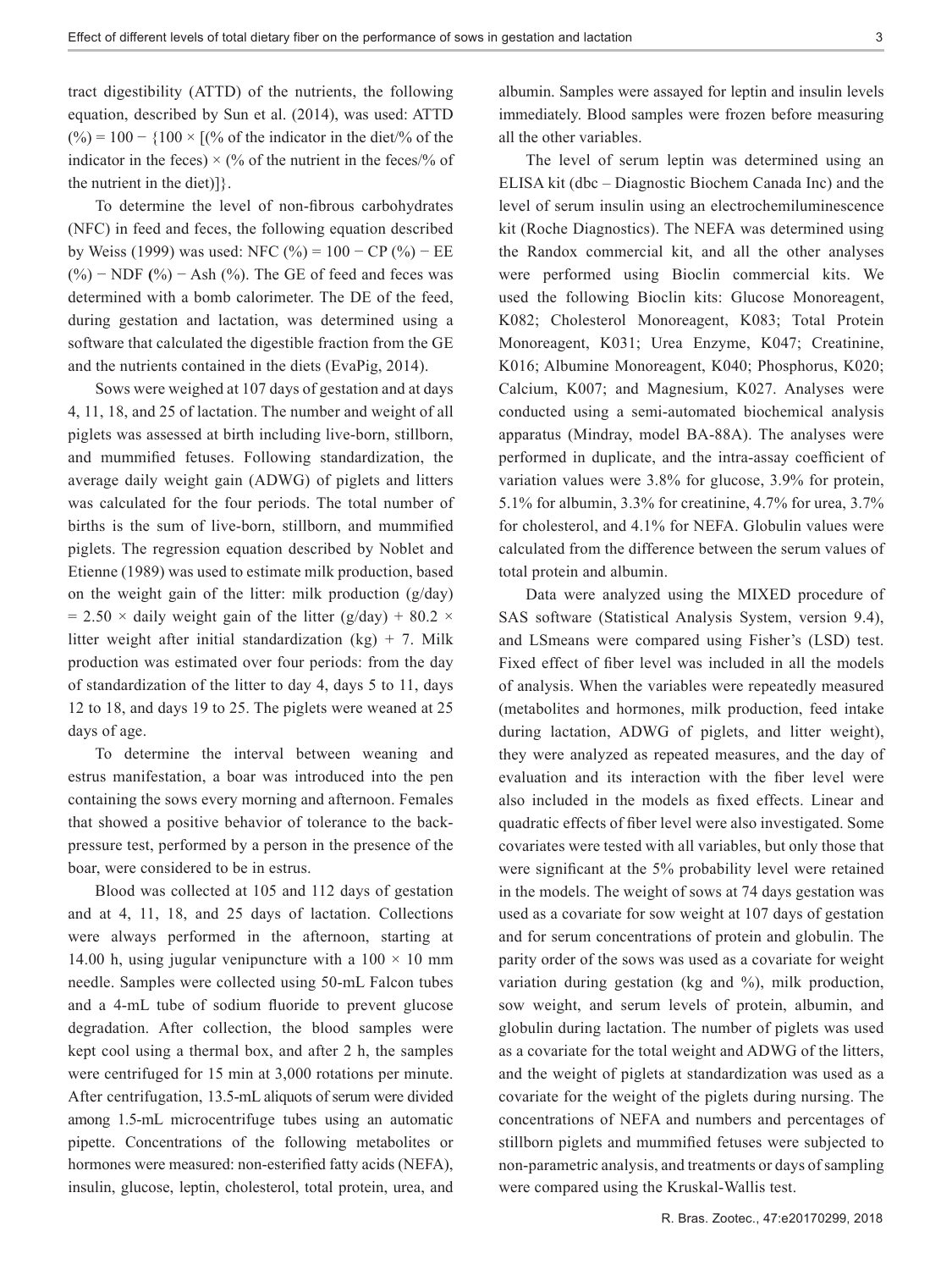#### **Results**

The ATTD of DM, GE, CP, NFC, organic matter, and DE significantly decreased (P<0.05) with a higher TDF level in the diet (Table 2). The ATTD of EE was not affected by the TDF level. The lowest ATTD of the NDF was observed in the treatment with 223 g kg<sup>-1</sup> of TDF. It can be observed that formulated DE (Table 1) was lower than DE obtained in the experiment (Table 2). This difference might be explained because the defatted rice bran used in the diets had a higher energy than the value defined in NRC (2012).

Variation of TDF in the diets did not affect (P>0.05) the weight or weight variation of sows between 74 and 107 days of gestation (Table 3). There were no differences in the number of total born, live-born, and mummified fetuses with increasing levels of dietary fiber (P>0.05). The weight of litters and mean birth weight of piglets were not affected by the level of TDF in the gestation diet  $(P>0.05)$ (Table 3).

There was an increase (quadratic  $P \le 0.05$ ) in the concentration of protein and globulin, while cholesterol showed a linear increase with the increase in TDF (Table 4). Serum concentrations of albumin, urea, glucose, leptin, and insulin were not affected  $(P>0.05)$  by the TDF in the diet, but were, in some cases, affected by the day of sampling (P<0.05) (Table 4). The concentrations of NEFA were not affected by the level of TDF in late gestation and at days 18 and 25 of lactation (Figure 1). The concentration of NEFA decreased at 112 days of gestation in sows fed the 282 g  $kg^{-1}$ diet, but significantly at the third week in sows fed the 156 g kg−1 TDF during lactation and from the second to fourth weeks in sows fed the 223 g kg<sup>-1</sup> TDF diet (Figure 1).

The other blood metabolites and hormones analyzed during lactation (Table 5) were not affected (P>0.05) by the TDF treatments, but were affected by the day of sampling (P<0.05) in almost all cases.

The weight of sows at weaning (overall  $240.3\pm23.1$  kg), change of weight (3.6, 2.0, and −5.4 kg), and the percentage of weight change (1.7, 1.3, and −2.2%) during lactation were not influenced (P>0.05) by the TDF level of diets (156 g kg<sup>-1</sup>, 223 g kg<sup>-1</sup>, and 282 g kg<sup>-1</sup>, respectively). The weaning-toestrus interval was  $4.6\pm1.4$  days, with no difference (P $>0.05$ ) among the TDF levels. The amount of TDF in gestation diet

Table 2 - Effect of the amount of total dietary fiber in the diet of sows (74 to 114 days of gestation) on the apparent digestibility coefficients (g kg−1) and digestible energy (LSmeans)

| Total dietary fiber level $(g \ kg^{-1})$<br>Variable<br>156<br>223<br>282<br>859a<br>732b<br>684c<br>Dry matter<br>887a<br>782b<br>725c<br>Gross energy<br>890a<br>742b<br>635c<br>Crude protein<br>630<br>648<br>655<br>Ether extract<br>694a<br>599c<br>636b<br>Neutral detergent fiber<br>917c<br>Non-fibrous carbohydrates<br>949b<br>978a<br>907a<br>763c<br>813b<br>Organic matter<br>Digestible energy $(MJ kg^{-1})$<br>14.8a<br>13.3b<br>12.8c |  | P-value |            |          |          |          |  |
|----------------------------------------------------------------------------------------------------------------------------------------------------------------------------------------------------------------------------------------------------------------------------------------------------------------------------------------------------------------------------------------------------------------------------------------------------------|--|---------|------------|----------|----------|----------|--|
|                                                                                                                                                                                                                                                                                                                                                                                                                                                          |  |         | <b>SEM</b> | Diets    | L        |          |  |
|                                                                                                                                                                                                                                                                                                                                                                                                                                                          |  |         | 4.95       | < 0.0001 | < 0.0001 | < 0.0001 |  |
|                                                                                                                                                                                                                                                                                                                                                                                                                                                          |  |         | 4.95       | < 0.0001 | < 0.0001 | 0.0003   |  |
|                                                                                                                                                                                                                                                                                                                                                                                                                                                          |  |         | 8.15       | < 0.0001 | < 0.0001 | 0.05     |  |
|                                                                                                                                                                                                                                                                                                                                                                                                                                                          |  |         | 39.56      | 0.90     | 0.66     | 0.92     |  |
|                                                                                                                                                                                                                                                                                                                                                                                                                                                          |  |         | 58.00      | < 0.0001 | 0.003    | < 0.0001 |  |
|                                                                                                                                                                                                                                                                                                                                                                                                                                                          |  |         | 55.32      | < 0.0001 | < 0.0001 | 0.91     |  |
|                                                                                                                                                                                                                                                                                                                                                                                                                                                          |  |         | 41.85      | < 0.0001 | < 0.0001 | 0.0001   |  |
|                                                                                                                                                                                                                                                                                                                                                                                                                                                          |  |         | 0.09       | < 0.0001 | < 0.0001 | 0.0002   |  |

LSmeans - least square means; SEM - standard error of mean; L and Q - linear and quadratic response, respectively, for the fiber level. Values in the row with different letters differ significantly at P<0.05, after analysis of variance and comparison using the LSD test.

Table 3 - Effect of the amount of total dietary fiber in the diet of sows (74 to 114 days of gestation) on body weight and weight variation of sows during gestation and performance of the piglets at birth (LSmeans)

|                                 |       | Total dietary fiber level $(g \text{ kg}^{-1})$ |       | P-value<br><b>SEM</b><br>Diets<br>L<br>7.14<br>0.49<br>0.24<br>2.05<br>0.50<br>0.25<br>0.87<br>0.43<br>0.22<br>1.43<br>0.82<br>0.54<br>1.30<br>0.58<br>0.84<br>0.25<br>0.51<br>$\overline{\phantom{a}}$<br>1.38<br>0.42<br>$\overline{\phantom{a}}$<br>0.13<br>0.48<br>$\overline{\phantom{a}}$<br>0.88<br>0.46<br>$\overline{\phantom{a}}$<br>0.09<br>0.87<br>0.59<br>1.26<br>0.68<br>0.41 |  |                          |  |
|---------------------------------|-------|-------------------------------------------------|-------|---------------------------------------------------------------------------------------------------------------------------------------------------------------------------------------------------------------------------------------------------------------------------------------------------------------------------------------------------------------------------------------------|--|--------------------------|--|
| Variable                        | 156   | 223                                             | 282   |                                                                                                                                                                                                                                                                                                                                                                                             |  | Q                        |  |
| <b>Sows</b>                     |       |                                                 |       |                                                                                                                                                                                                                                                                                                                                                                                             |  |                          |  |
| Weight at 107 days (kg)         | 244.2 | 245.7                                           | 248.0 |                                                                                                                                                                                                                                                                                                                                                                                             |  | 0.88                     |  |
| Weight gain 74-107 days (kg)    | 12.4  | 13.5                                            | 15.8  |                                                                                                                                                                                                                                                                                                                                                                                             |  | 0.81                     |  |
| Weight gain 74-107 days $(\% )$ | 5.5   | 5.8                                             | 7.0   |                                                                                                                                                                                                                                                                                                                                                                                             |  | 0.68                     |  |
| Piglets                         |       |                                                 |       |                                                                                                                                                                                                                                                                                                                                                                                             |  |                          |  |
| Total born                      | 13.7  | 13.2                                            | 12.5  |                                                                                                                                                                                                                                                                                                                                                                                             |  | 0.94                     |  |
| Live-born                       | 13.0  | 12.8                                            | 12.0  |                                                                                                                                                                                                                                                                                                                                                                                             |  | 0.84                     |  |
| Stillborn <sup>1</sup>          | 0.6   | 0.2                                             | 0.2   |                                                                                                                                                                                                                                                                                                                                                                                             |  | $\overline{\phantom{a}}$ |  |
| Stillborn $(\frac{6}{6})^1$     | 4.2   | 1.0                                             | 1.1   |                                                                                                                                                                                                                                                                                                                                                                                             |  | ۰                        |  |
| Mummified <sup>1</sup>          | 0.1   | 0.2                                             | 0.3   |                                                                                                                                                                                                                                                                                                                                                                                             |  | $\overline{\phantom{a}}$ |  |
| Mummified $(\frac{9}{6})^1$     | 0.5   | 1.5                                             | 2.0   |                                                                                                                                                                                                                                                                                                                                                                                             |  | ۰                        |  |
| Piglet weight (kg)              | 1.37  | 1.41                                            | 1.44  |                                                                                                                                                                                                                                                                                                                                                                                             |  | 0.98                     |  |
| Litter weight (kg)              | 17.5  | 17.2                                            | 16.1  |                                                                                                                                                                                                                                                                                                                                                                                             |  | 0.78                     |  |

LSmeans - least square means; L and Q - linear and quadratic response, respectively, for the fiber level; SEM - standard error of mean.

<sup>1</sup> Non-parametric analysis and diets compared using the Kruskal-Wallis test.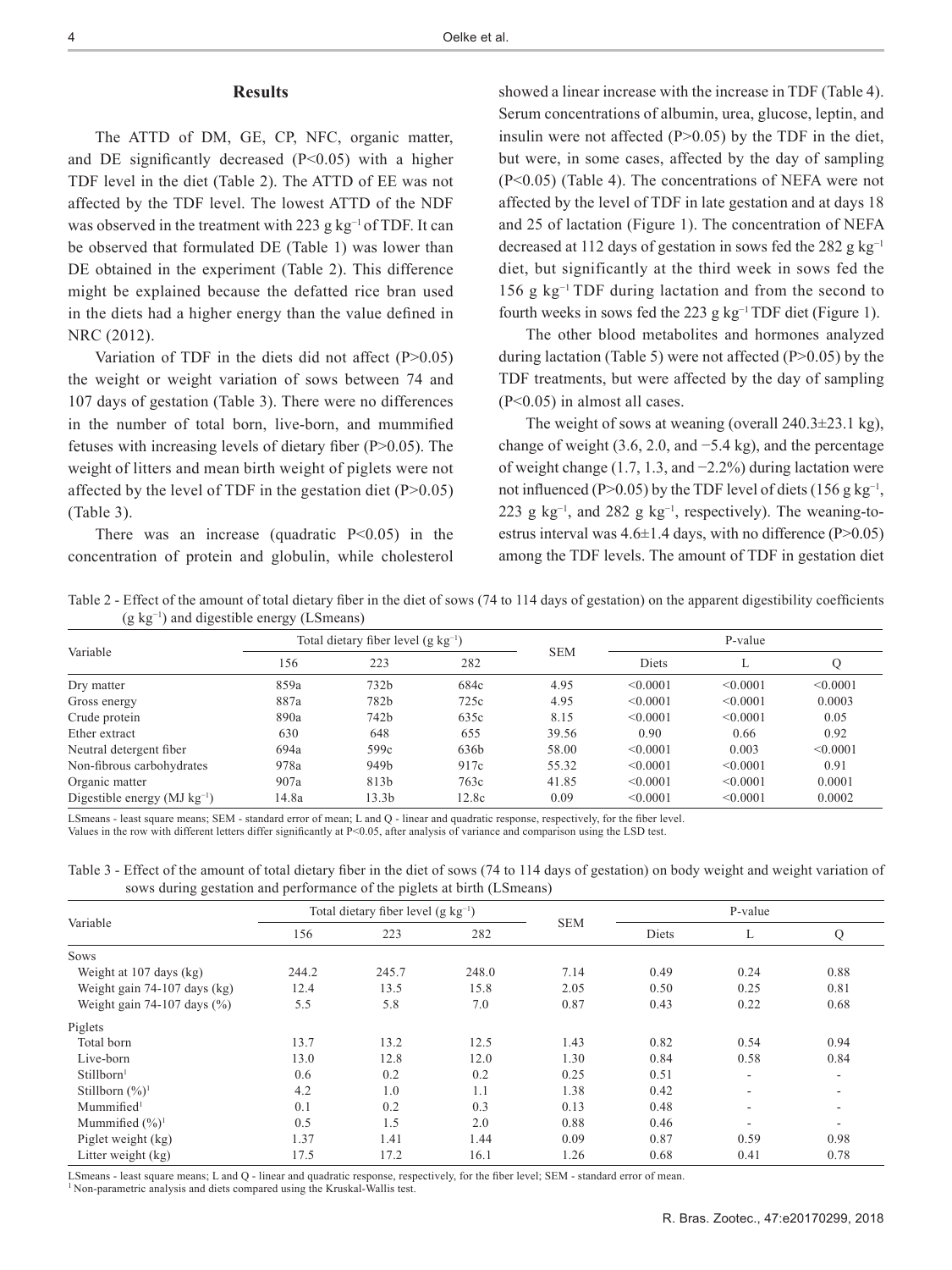did not affect (P>0.05) the average daily feed intake of sows and the weight of the litter (Table 6). The ADWG of the litter and piglets showed a linear increase  $(P<0.05)$ with the increase in the TDF of the diet (Table 6). The significant interaction (P<0.05) between the treatment and day of evaluation was noted on the weight of piglets and milk production of sows (Figure 2). At 11 and 18 days of lactation, the piglets born from sows that received diets

Table 4 - Effect of the amount of total dietary fiber in the diet of sows (74 to 114 days of gestation) on blood and hormonal metabolites at 105 and 112 days of gestation (LSmeans)

| Variable                             | Total dietary fiber level $(g \text{ kg}^{-1})$ |       |                   | <b>SEM</b> | Day of gestation  |                  | <b>SEM</b> | P-value |       |       |       |  |
|--------------------------------------|-------------------------------------------------|-------|-------------------|------------|-------------------|------------------|------------|---------|-------|-------|-------|--|
|                                      | 156                                             | 223   | 282               |            | 105               | 112              |            | Diets   | Day   | ⊷     | Q     |  |
| Protein $(g L^{-1})$                 | 61.1b                                           | 64.0a | 60.1 <sub>b</sub> | 1.01       | 62.1              | 61.5             | 0.72       | 0.03    | 0.34  | 0.48  | 0.009 |  |
| Albumin $(g L^{-1})$                 | 31.1                                            | 31.7  | 33.2              | 0.73       | 31.2 <sub>b</sub> | 32.8a            | 0.55       | 0.12    | 0.03  | 0.05  | 0.63  |  |
| Globulin $(g L^{-1})$                | 30.0ab                                          | 32.3a | 26.9 <sub>b</sub> | 1.34       | 30.8a             | 28.7b            | 0.84       | 0.03    | 0.003 | 0.11  | 0.03  |  |
| Urea (mmol $L^{-1}$ )                | 4.5                                             | 4.6   | 4.5               | 0.12       | 4.4               | 4.7              | 0.10       | 0.69    | 0.07  | 0.82  | 0.41  |  |
| Glucose (mmol $L^{-1}$ )             | 3.9                                             | 4.1   | 4.0               | 0.12       | 3.9               | 4.1              | 0.11       | 0.70    | 0.17  | 0.79  | 0.42  |  |
| Cholesterol (mmol $L^{-1}$ )         | l.6b                                            | 1.7b  | 1.9a              | 0.07       | 1.7               | 1.7              | 0.05       | 0.01    | 0.16  | 0.005 | 0.57  |  |
| Leptin (ng m $L^{-1}$ )              | 1.0                                             | 0.8   | 1.0               | 0.10       | 1.1a              | 0.7 <sub>b</sub> | 0.09       | 0.46    | 0.001 | 0.78  | 0.23  |  |
| Insulin ( $\mu$ U mL <sup>-1</sup> ) | 0.7                                             | 0.7   | 0.5               | 0.11       | 0.5 <sub>b</sub>  | 0.8a             | 0.13       | 0.34    | 0.01  | 0.22  | 0.44  |  |

LSmeans - least square means; SEM - standard error of mean; L and Q - linear and quadratic response, respectively, for the fiber level.

Values in the row, within fiber level of day, with different letters differ significantly at P<0.05, after analysis of variance and comparison using the LSD test.

The interaction between fiber level and day of evaluation was not significant ( $P > 0.05$ ).





From the left to the right, the minimum, 25% percentile, median, 75% percentile, and maximum values are represented in each box.

Data were subjected to non-parametric analysis, and comparisons were performed using the Kruskal-Wallis test.

a-b and c-d - Effect of diet on days 4 and 11, respectively (P<0.05).

A-B, C-E, and F-G - Effect of sampling day within 282, 156, and 223 and g kg<sup>-1</sup> diets, respectively (P<0.05)

Figure 1 - Concentrations of NEFA in late gestation (days 105 and 112) and during lactation (days 4, 11, 18, and 25) of sows fed gestation diets containing different levels of total dietary fiber (156, 223, or 282 g kg−1).



There was a treatment  $\times$  day interaction (P<0.05) for both variables Lowercase letters, in the vertical, indicate differences (Panel A; P<0.05) or tendency for difference (Panel B; P<0.10) between the treatments on different days (P<0.05).

Figure 2 - Average weight of piglets (A) and milk production of sows (B) according to the amount of total dietary fiber in the diet of sows during gestation (156, 223, and 282 g kg<sup>-1</sup>).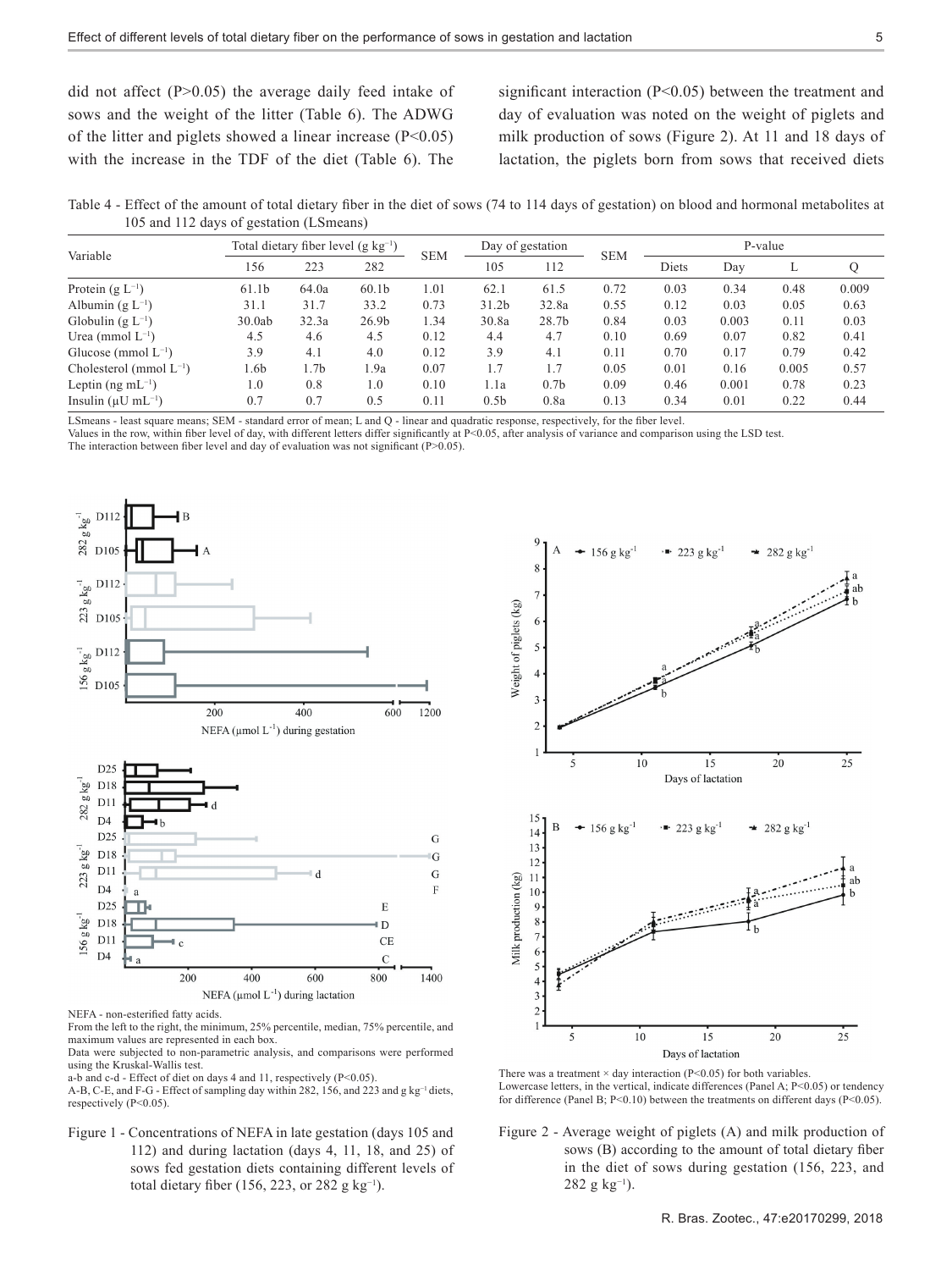with 223 g  $kg^{-1}$  and 282 g  $kg^{-1}$  of TDF during gestation showed an average weight greater  $(P<0.05)$  than those born from sows fed 156 g  $kg^{-1}$  of TDF. At 25 days, the piglets of sows that received the diet with 282 g kg−1 of TDF still remained heavier (P<0.05) than those from sows receiving 156 g kg−1 of TDF (Figure 2A). At 18 days of lactation, sows fed 282 g  $kg^{-1}$  and 223 g  $kg^{-1}$  TDF tended (P<0.10) to have higher milk production than sows fed 156 g kg<sup>-1</sup> TDF (Figure 2). The sows fed 282 g kg<sup>-1</sup> TDF diet tended (P =  $0.07$ ) to produce more milk than those fed 156 g kg<sup>-1</sup> TDF at 25 days of lactation (Figure 2B).

## **Discussion**

This study aimed to meet the nutritional requirements of sows, despite the variation in diet composition. The daily energy intake from 74 to 90 days of gestation was 26.8, 26.0, and 26.9 MJ kg−1 of DE and 327, 306, and 308 g of CP, for the 156, 223, and 282 g  $kg^{-1}$  TDF treatments, respectively. From 91 to 111 days of gestation, intake was 31.5, 31.2, and 32.0 MJ kg−1 of DE and 385, 367, and 366 g of CP. Although many positive results have been observed with up to 110 g kg−1 CF added to the feed (Quesnel et al., 2009; Veum

et al., 2009), amounts of CF over 130 g kg−1 may reduce sow weight gain during gestation and the weight of piglets at birth (Gentilini et al., 2004). This occurs especially if the voluntary feed intake of sows is affected, as observed by van der Peet-Schwering et al. (2003) and Danielsen and Vestergaard (2001) in studies with diets containing 300 g  $kg^{-1}$ of non-starch polysaccharides (NSP) and 446 g kg−1 of total dietary fiber, respectively. Gentilini et al. (2004) evaluated a diet containing 350 g kg−1 soybean hulls (131 g kg−1 of CF in the diet), and even though the energy intake was not affected by CF level, the females that consumed less fiber (45 g kg<sup>-1</sup> of CF) weighed more at 110 days of gestation. In other studies (Holt et al., 2006; Darroch et al., 2008), sows also gained less weight during gestation when they received high-fiber diets. The reduced weight gain can be attributed to the increased rate of feed passage through the gastrointestinal tract (Jorgensen et al., 1996; Lattimer and Haub, 2010), which lowers the ATTD of nutrients and energy from the diet. In the present study, gestating sows consumed all the ration offered, showing that 282 g  $kg^{-1}$ of TDF, corresponding to 101 g kg<sup>-1</sup> CF (376 g kg<sup>-1</sup> of defatted rice bran and 244 g kg−1 of soybean hulls) did not limit the voluntary intake and, despite lowering the ATTD

Table 5 - Effect of the amount of total dietary fiber in the diet of sows (74 to 114 days of gestation) on blood and hormonal metabolites at 4, 11, 18, and 25 days of lactation (LSmeans)

| Variable                             | Total dietary fiber level $(g \ kg^{-1})$ |      |      |            | Day of lactation |        |                    |                   |            | P-value |          |      |      |
|--------------------------------------|-------------------------------------------|------|------|------------|------------------|--------|--------------------|-------------------|------------|---------|----------|------|------|
|                                      | 156                                       | 223  | 282  | <b>SEM</b> |                  |        | 18                 | 25                | <b>SEM</b> | Diets   | Day      | ⊥    |      |
| Protein $(g L^{-1})$                 | 65.2                                      | 66.0 | 63.9 | 1.12       | 63.5b            | 64.9ab | 65.6a              | 66.2a             | 0.88       | 0.38    | 0.05     | 0.41 | 0.24 |
| Albumin (g $L^{-1}$ )                | 29.8                                      | 29.9 | 29.0 | 0.81       | 31.1a            | 28.4b  | 28.9 <sub>bc</sub> | 29.9ac            | 0.58       | 0.68    | < 0.0001 | 0.46 | 0.59 |
| Globulin $(g L^{-1})$                | 35.4                                      | 36.1 | 34.7 | 1.51       | 32.4b            | 36.4a  | 36.8a              | 36.2a             | 1.12       | 0.79    | < 0.0001 | 0.74 | 0.54 |
| Urea (mmol $L^{-1}$ )                | 7.85                                      | 7.90 | 7.92 | 0.29       | 6.99c            | 8.01b  | 8.07ab             | 8.49a             | 0.21       | 0.98    | < 0.0001 | 0.86 | 0.96 |
| Glucose (mmol $L^{-1}$ )             | 4.66                                      | 4.60 | 4.57 | 0.14       | 4.54             | 4.55   | 4.70               | 4.64              | 0.14       | 0.88    | 0.75     | 0.65 | 0.86 |
| Cholesterol (mmol $L^{-1}$ )         | 2.19                                      | 2.19 | 2.20 | 0.08       | 2.14b            | 2.16b  | 2.08b              | 2.39a             | 0.06       | 0.99    | < 0.0001 | 0.97 | 0.92 |
| Leptin (ng m $L^{-1}$ )              | .23                                       | 1.27 | 1.04 | 0.14       | l.14a            | 1.23a  | .65a               | 0.70 <sub>b</sub> | 0.12       | 0.44    | < 0.0001 | 0.30 | 0.39 |
| Insulin ( $\mu$ U mL <sup>-1</sup> ) | 4.42                                      | 4.04 | 2.98 | 0.69       | 4.43             | 3.90   | 3.36               | 3.56              | 0.60       | 0.30    | 0.59     | 0.13 | 0.65 |

LSmeans - least square means; SEM - standard error of mean; L and Q - linear and quadratic response, respectively, for the fiber level.

Values in the row, within fiber level of day, with different letters differ significantly at P<0.05, after analysis of variance and comparison using the LSD test.

The interaction between fiber level and day of evaluation was not significant (P>0.05).

Table 6 - Effect of the amount of total dietary fiber in the diet of sows (74 to 114 days of gestation) on average daily feed intake (ADFI) of sows and performance of piglets during lactation (LSmeans)

|                                        |                                         |              | ັ            | ັ            |               |               |                  |               |              |              |                      |                                              |              |
|----------------------------------------|-----------------------------------------|--------------|--------------|--------------|---------------|---------------|------------------|---------------|--------------|--------------|----------------------|----------------------------------------------|--------------|
|                                        | Total dietary fiber level $(g kg^{-1})$ |              |              | <b>SEM</b>   |               |               | Day of lactation |               | <b>SEM</b>   |              |                      |                                              |              |
| Variable                               | 156                                     | 223          | 282          |              | 4             |               | 18               | 25            |              | Diets        | Day                  | P-value<br>L<br>0.52<br>0.14<br>0.02<br>0.02 | Q            |
| <b>Sows</b><br>$ADFI$ (kg)             | 7.2                                     | 7.2          | 7.4          | 0.23         | 5.7d          | 7.3c          | 7.8b             | 8.2a          | 0.18         | 0.79         | < 0.0001             |                                              | 0.78         |
| Litter<br>Weight (kg)<br>$ADWG$ $(kg)$ | 44.3<br>1.9b                            | 47.8<br>2.2a | 48.1<br>2.3a | 1.93<br>0.10 | 20.8d<br>1.1b | 38.2c<br>2.4a | 55.1b<br>2.4a    | 72.8a<br>2.6a | 1.10<br>0.09 | 0.24<br>0.03 | < 0.0001<br>< 0.0001 |                                              | 0.45<br>0.36 |
| Piglets<br>ADWG(g)                     | 207 <sub>b</sub>                        | 217ab        | 238a         | 8.79         | 132b          | 243a          | 248a             | 260a          | 8.09         | 0.04         | < 0.0001             |                                              | 0.61         |

LSmeans - least square means; SEM - standard error of mean; L and Q - linear and quadratic response, respectively, for the fiber level; ADWG - average daily weight gain. Values in the row, within fiber level of day, with different letters differ significantly at P<0.05, after analysis of variance and comparison using the LSD test. The interaction between fiber level and day of evaluation was not significant  $(P>0.05)$ .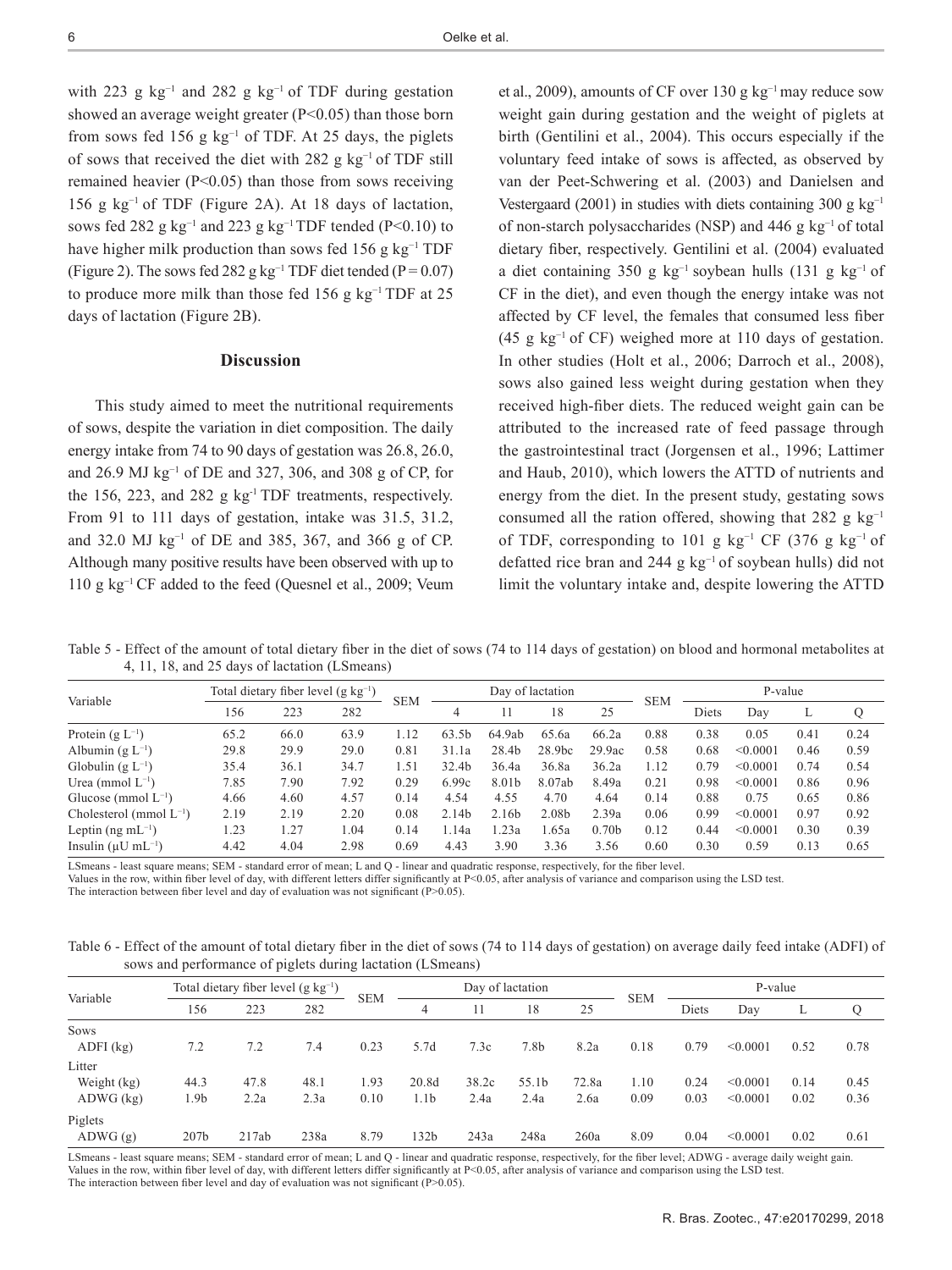of nutrients and energy, did not affect the weight gain of gestating sows.

As the levels of dietary fiber increased, a corresponding decrease in DE and ATTD of DM, GE, CP, NFC, and OM was observed, agreeing with results of Le Gall et al. (2009). The greater amount of fiber in the diet leads to important physiological changes, such as an increased viscosity of the diet (NSP in wheat) (Kim et al., 2005), but insoluble fiber, on the other hand, reduces time for the passage of chyme (Jorgensen et al., 1996; Lattimer and Haub, 2010), which decreases the fermentation time in the large intestine (Wilfart et al., 2007).

The greater quantity of fiber in the gestation diet might indirectly increase the energy available to the fetuses (Lee and Close, 1987) by improving the welfare of females and reducing the stereotypical behaviors and physical movement of the sows (Ramonet et al., 1999; Gentilini et al., 2003), which would explain the higher weight of piglets at birth (Veum et al., 2009). However, this response was not observed in the present study (Table 2). Ramonet et al. (2000) suggested that the greater energy availability that results from the lower physical activity of the females is lost, as part of the energy is converted into heat by the fermentation of the fiber. Thus, the weight of the piglets may not be affected by the amounts of fiber in the diet of gestating sows. Similarly, the number of live-born and stillborn piglets was not affected by the diet treatments, which is in agreement with other studies in which higher quantities of fiber were provided only during gestation (Gentilini et al., 2004; Renteria-Flores et al., 2008; Quesnel et al., 2009). In contrast to these results, van der Peet-Schwering et al. (2003) observed an increase of 0.5 piglets at birth, for the first cycle, and 0.7 piglets at birth, for the second cycle, in females that consumed NSP-rich diets. However, the authors attributed this improvement to greater embryonic survival, given that the NSP-rich diets were provided before confinement for gestation.

Several factors can apparently influence hematologic metabolites (Klem et al., 2010) including the level of crude protein of diet (Toledo et al., 2014). However, as the daily intake of CP was similar, there is currently no obvious explanation for the increase in protein and globulins in the diet with 223 g kg−1 of TDF during gestation. In human species, serum cholesterol reduces with an increase in fiber consumption (Martensson et al., 2005), contrasting the increased cholesterol observed in sows that received diet with 282 g kg<sup>-1</sup> of TDF. The experimental diets presented increasing levels of EE as the fiber increased, and the difference in fat intake may have influenced the cholesterol level.

A higher amount of fiber in the diet increases glucose (Quesnel et al., 2009) and insulin (Quesnel et al., 2009; Loisel et al., 2013) levels in the blood of gestating sows. However, this variation was observed up to 60 and 75 min after feeding for glucose and insulin, respectively. Probably, the influence of fiber in slowing glucose absorption (Lattimer and Haub, 2010), hence altering blood insulin and glucose levels, was more noticeable soon after intake. In this study, blood samples were collected at 6 h after intake of the experimental rations, and no effect was observed on either glucose or insulin levels.

The increased concentrations of urea observed as lactation progressed, irrespective of the CF level of gestation diet, may be partly explained by the increased catabolism of endogenous proteins due to the higher demands for milk production (Quesnel et al., 2009). The NEFA concentration has been used as an indicator of the energy status and fat catabolism of sows (Rojkittikhun et al., 1993; Valros et al., 2003). Serum concentrations of NEFA were not affected by the level of CF in gestation diet, at 18 and 25 days of lactation, as reported in other studies (Quesnel et al., 2009; Loisel et al., 2013). Although a significant increase in concentrations of NEFA as the lactation progressed was not observed for all the diets in the present study, it is common for NEFA to increase around the third week of lactation (Valros et al., 2003; Quesnel et al., 2009), due to the higher mobilization of lipids from fatty tissue to fulfill the demand for milk production (Valros et al., 2003). Nevertheless, the concentration of NEFA not always increases as lactation progresses; it can be low at 14 days of lactation if sows have high fat reserves in late gestation or if they lose less weight during lactation (Hultén et al., 1993). Furthermore, the large variation in NEFA concentration observed between individuals, irrespective of the diet consumed, makes its interpretation difficult, as already pointed out by Verheyen et al. (2007), who considered that only major changes may have a significant influence on the health status of animals. Although litter weight gain has been positively affected by NEFA concentration (Valros et al., 2003), piglet growth is not always related to higher mobilization of body reserves because Quesnel et al. (2009) reported that sows fed highfiber diet mobilized similar body reserves and had similar NEFA concentrations to those fed the low-fiber diet, despite having piglets with increased growth rate.

Leptin is a hormone secreted by the adipose tissue and its release is negatively correlated with feed intake (Barb, 1999). Quesnel et al. (2009) verified that females that consumed a diet with more fiber presented a lower concentration of leptin in the blood at the end of gestation and greater ration intake during lactation. However, these responses were not observed in the present study.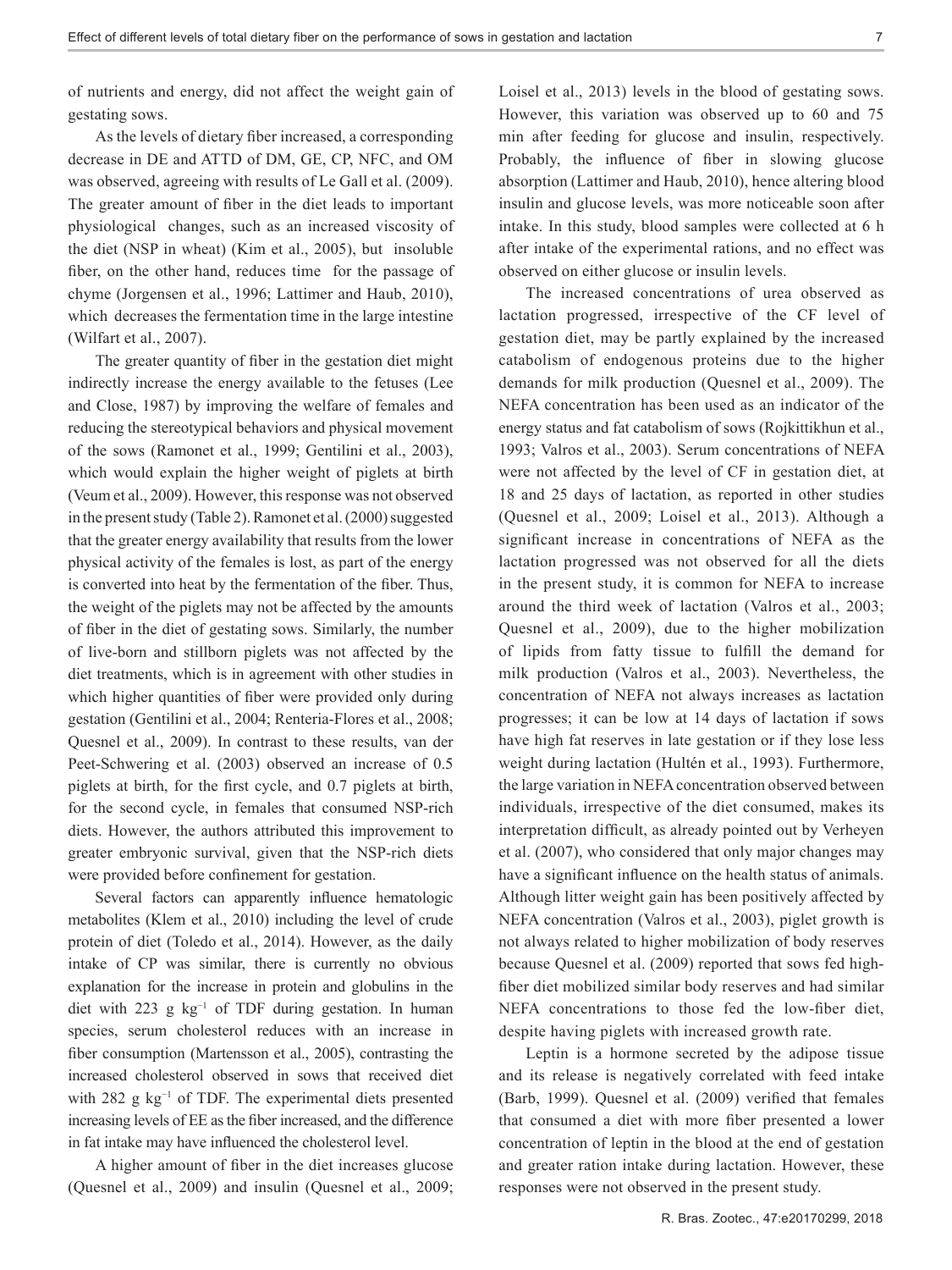In the present study, weight gain during gestation and leptin levels were not affected by the TDF level of gestation diet, thus reducing the expectation that a higher feed intake would occur during lactation. Higher feed intake during lactation can increase the weight gain of piglets as it was already reported for sows fed high-fiber diets during gestation (Veum et al., 2009; Quesnel et al., 2009). In the present study, however, there was only a numerical difference in feed intake in favor of sows fed 282 g kg<sup>-1</sup> compared with 156 g kg<sup>-1</sup> TDF. Despite that, milk production tended to be higher in sows fed 282 g  $kg^{-1}$ TDF compared with those fed 156 g kg<sup>-1</sup> TDF, at 18 and 25 days of lactation, probably explaining the improved growth performance of piglets from the sows fed the high-fiber diet. Darroch et al. (2008) and Gentilini et al. (2004) observed that females receiving diets with 200 and 350 g kg<sup>-1</sup> of soybean hulls during gestation consumed 200 and 310 g more ration per day, respectively, during lactation. The increased feed intake during lactation could result from the increased extension and length of the gastrointestinal tract due to the high-fiber diet intake, as observed in young pigs (Jorgensen et al., 1996). Renteria-Flores et al. (2008) discussed the possibility that the higher feed intake during lactation elicited by soybean hulls could be related to the reduced energy intake and the lower weight gain during gestation. Also, high-fiber diets can reduce leptin levels before farrowing, which can be responsible for the increased feed intake during lactation (Quesnel et al., 2009).

### **Conclusions**

Even with a reduction in the apparent total tract digestibility of nutrients and energy, the 282 g kg−1 of total dietary fiber diet may be used during gestation (376 g kg<sup>-1</sup>) of defatted rice bran and 244 g kg−1 of soybean hulls), as it does not impair the performance of sows during gestation and lactation or the birth weight of piglets. A greater total dietary fiber in the gestation diet improves the weight gain of piglets until weaning, even when there are no statistical differences in feed intake during lactation among sows fed different total dietary fiber levels during gestation.

#### **Acknowledgments**

We acknowledge Yargo Piggery of Itaqui - RS, for allowing this study to be carried out at the company; LNF Latino Americana (Novozymes), for donating enzymes; Bioclin Quibasa, for the donation of kits for biochemical analyses; and Universidade Federal do Pampa

(UNIPAMPA), for financial support (PROPPI - 01/2018) for publication of this article.

#### **References**

- AOAC Association of Official Analytical Chemists. 1990. Official methods of analysis. 15th ed. AOAC International, Arlington, VA.
- Barb, C. R. 1999. The brain-pituitary-adipocyte axis: role of leptin in modulating neuroendocrine function. Journal of Animal Science 77:1249-1257.
- Danielsen, V. and Vestergaard, E. M. 2001. Dietary fibre for pregnant sows: effect on performance and behaviour. Animal Feed Science and Technology 90:71-80.
- Darroch, C. S.; Dove, C. R.; Maxwell, C. V.; Johnson, Z. B. and Southern, L. L. 2008. A regional evaluation of the effect of fiber type in gestation diets on sow reproductive performance. Journal of Animal Science 86:1573-1578.
- EvaPig. 2014. Calculator of energy, amino acid and phosphorus values of ingredients and diets for growing and adult pigs. Was created, designed and developed by INRA, AFZ and AJINOMOTO EUROLYSINE S.A.S. Version 1.3.1.7. Available at: <http://www.evapig.com/x-home-en>. Accessed on: Sep. 15, 2015.
- Gentilini, F. P.; Dallanora, D.; Bernardi, M. L.; Wentz, I. and Bortolozzo, F. P. 2003. Behaviour of pregnant gilts fed low or high fiber diets and maintained in crates or stalls. Arquivo Brasileiro de Medicina Veterinária e Zootecnia 55:599-605.
- Gentilini, F. P.; Dallanora, D.; Peixoto, C. H.; Bernardi, M. L.; Wentz, I. and Bortolozzo, F. P. 2004. Productive perfomance of gilts fed gestation diets with low or high soybean hulls level. Ciência Rural 34:1177-1183.
- Holt, J. P.; Johnston, L. J.; Baidoo, S. K. and Shurson, G. C. 2006. Effects of a high-fiber diet and frequent feeding on behavior, reproductive performance, and nutrient digestibility in gestating sows. Journal of Animal Science 84:946-955.
- Hultén, F.; Neil, M.; Einarsson, S. and Hakansson, J. 1993. Energy metabolism during late gestation and lactation in multiparous sows in relation to backfat thickness and the interval from weaning to first oestrus. Acta Veterinaria Scandinavica 34:9-20.
- Jorgensen, H.; Zhao, X-Q. and Eggum, B. O. 1996. The influence of dietary fibre and environmental temperature on the development of the gastrointestinal tract, digestibility, degree of fermentation in the hind-gut and energy metabolism in pigs. British Journal of Nutrition 75:365-378.
- Kim, J. C.; Simmins, P. H.; Mullan, B. P. and Pluske, J. R. 2005. The digestible energy value of wheat for pigs, with special reference to the post weaned animal. Animal Feed Science and Technology 122:257-287.
- Klem, T. B.; Bleken, E.; Morberg, H.; Thoresen, S. I. and Framstad, T. 2010. Hematologic and biochemical reference intervals for Norwegian crossbreed grower pigs. Veterinary Clinical Pathology 39:221-226.
- Lattimer, J. M. and Haub, M. D. 2010. Effects of dietary fiber and its components on metabolic health. Nutrients 2:1266-1289.
- Le Gall, M.; Warpechowski, M.; Jaquelin-Peyraud, Y. and Noblet, J. 2009. Influence of dietary fiber level and pelleting on the digestibility of energy and nutrients in growing pigs and adult sows. Animal 3:352-359.
- Lee, P. A. and Close, W. H. 1987. Bulky feeds for pigs: A consideration of some non-nutritional aspects. Livestock Production Science 16:395-405.
- Lee, S. C.; Prosky, L. and Devries, J. W. 1992. Determination of total, soluble and insoluble dietary fiber in foods: enzymatic-